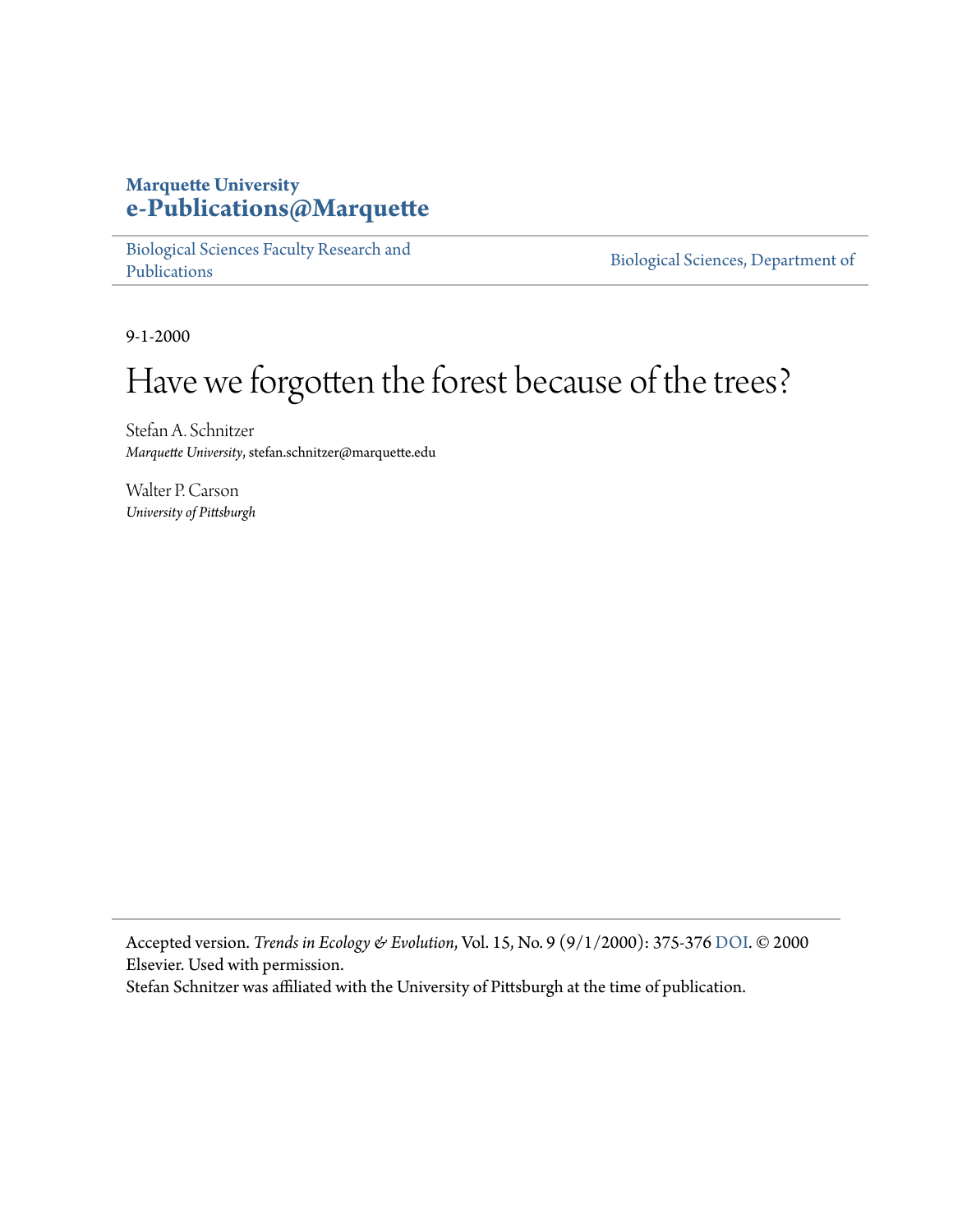**Marquette University**

### **e-Publications@Marquette**

#### *Biology Faculty Research and Publications/College of Arts and Sciences*

*This paper is NOT THE PUBLISHED VERSION;* **but the author's final, peer-reviewed manuscript.** The published version may be accessed by following the link in the citation below.

*Trends in Ecology & Evolution*, Vol. 15, No. 9 (9/1/2000): 375-376 [DOI.](https://dx.doi.org/10.1016/S0169-5347(00)01913-3) This article is © Elsevier and permission has been granted for this version to appear in [e-Publications@Marquette.](http://epublications.marquette.edu/) Elsevier does not grant permission for this article to be further copied/distributed or hosted elsewhere without the express permission from Elsevier.

# Have we forgotten the forest because of the trees?

Stefan A. Schnitzer

University of Pittsburgh

Walter P. Carson

University of Pittsburgh

**KEYWORDS** Ecology

Keywords Niche partitioning; Forest gaps; Gap dynamics; Density effect; Diversity

In their recent TREE Review, Brokaw and Busing argued that there is limited evidence for niche partitioning of tree species within forest gaps1. Consequently, gaps appear to play a relatively minor role in the maintenance of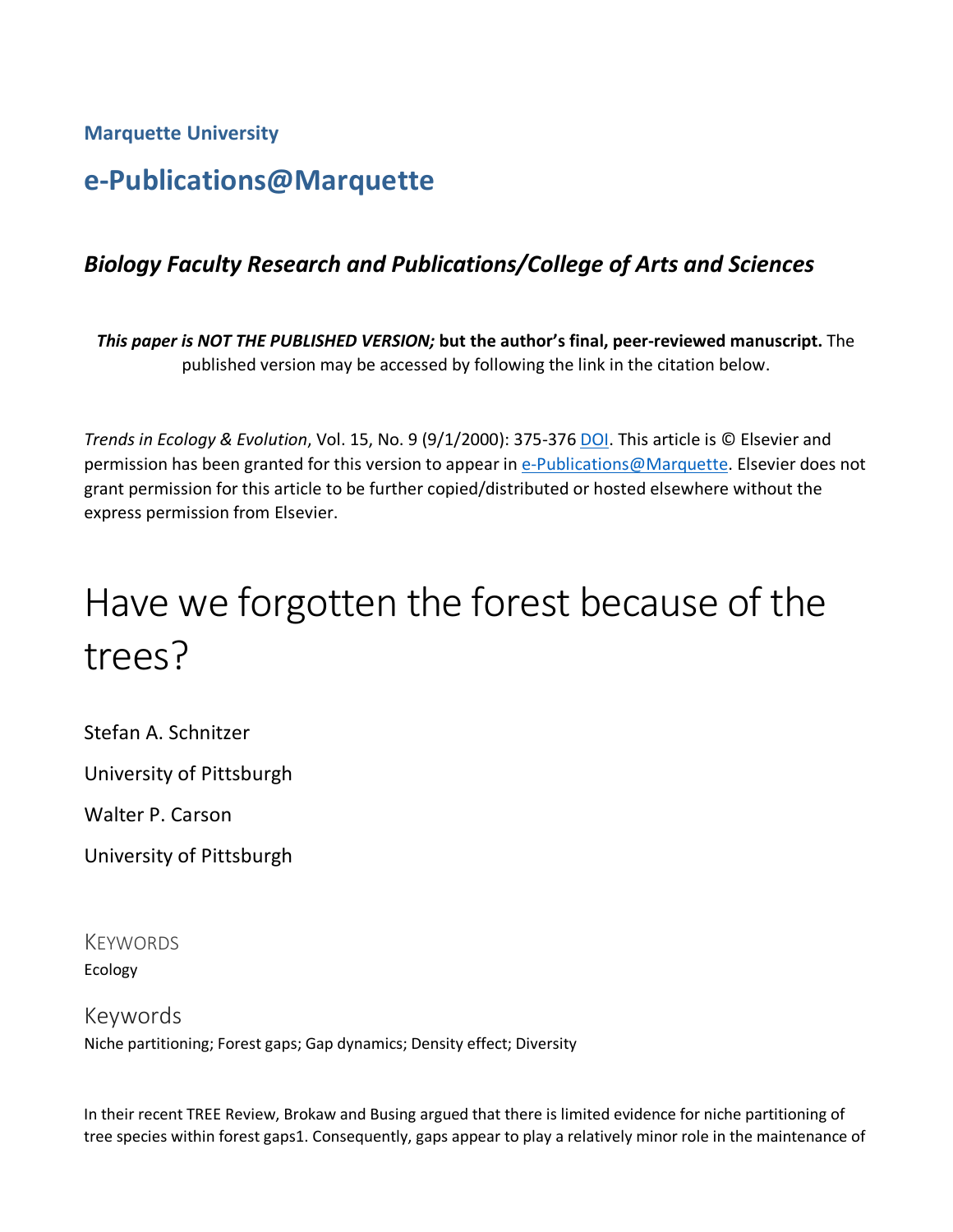tree species diversity in forests via traditional resource partitioning. This conclusion is strongly supported by the existing empirical evidence, particularly for shade-tolerant tree species. However, most studies of gaps have failed to take into account plant groups other than trees2, 3, 4. Gaps might be a necessary habitat for the persistence of a large proportion of vascular plant species other than shade-tolerant trees – specifically, pioneer trees, lianas, herbs, shrubs and herbaceous vines2, 3, 4, 5, 6, 7, 8. For example, in a study on Barro Colorado Island (BCI), Panama, gaps had higher liana and pioneer tree diversity compared with the surrounding forest2, 3, on both a per area and a per stem basis (thus removing the effect of density). These two plant groups alone account for approximately 43% of the woody species in this tropical forest2. There is also evidence that many forest herbs are gap dependent5, 6. The role of gaps in the maintenance of shrubs is less clear, although there is some evidence that gaps promote shrub growth and reproduction7, 8. Overall, when the major vascular plant groups are considered, as much as 65% of the flora of BCI might be gap dependent (Table 1). The specific mechanism that leads to the higher diversity of these groups in gaps remains unknown. Nonetheless, because these vascular plant groups represent most of the plant species in tropical forests worldwide4, 9, gaps might often play a strong role in the maintenance of species diversity.

| Plant group               | No. of species | % of species | % of woody species |
|---------------------------|----------------|--------------|--------------------|
| Shade tolerant trees      | 267            | 34           | 43                 |
| Pioneer trees             | 89             |              |                    |
| Lianas (woody vines)      |                |              |                    |
| <b>Shrubs</b>             | 93             |              |                    |
| Forest herbs              |                | 10           | -                  |
| Herbaceous vines          | 83             | 11           |                    |
| a Data taken from Ref. 9. |                |              |                    |

Table 1. The number and percentage of species in different vascular plant groups on Barro Colorado Island, Panama<sup>a</sup>

a Data taken from Ref. 9.

Brokaw and Busing also argued that gaps might maintain diversity via the density effect10; specifically, that gaps will have a higher diversity of trees solely because they have a higher density of trees compared with the surrounding forest. However, tree density in gaps declines (thins) with age and thus the density effect could maintain diversity in the mature forest primarily in two ways. First, if individuals in gaps reach reproductive age before thinning, then they could potentially colonize new gaps; however, data are lacking on whether trees reach reproductive age sooner (i.e. smaller size or age class) in gaps than in non-gap sites. Second, there must be niche partitioning. Without niche partitioning, thinning of individuals occurs randomly and the initial increase in diversity would be merely a transitory result of the short-term increase in plant density2, 11. Consequently, given the scanty evidence for niche partitioning and accelerated reproduction in gaps, the evidence for the density effect as a viable mechanism to explain the maintenance of diversity in forests is equivocal at best.

We argue that papers sounding the death knell for the role of gaps in the maintenance of forest diversity11 might be premature. The focus of previous research on the ability of tree species to partition resources in gaps might have caused us to overlook the importance of gaps for many other groups of vascular plants (Table 1). Future research is necessary to quantify further the proportion of species in these groups (and others, such as epiphytes) that require gaps for persistence in the community.